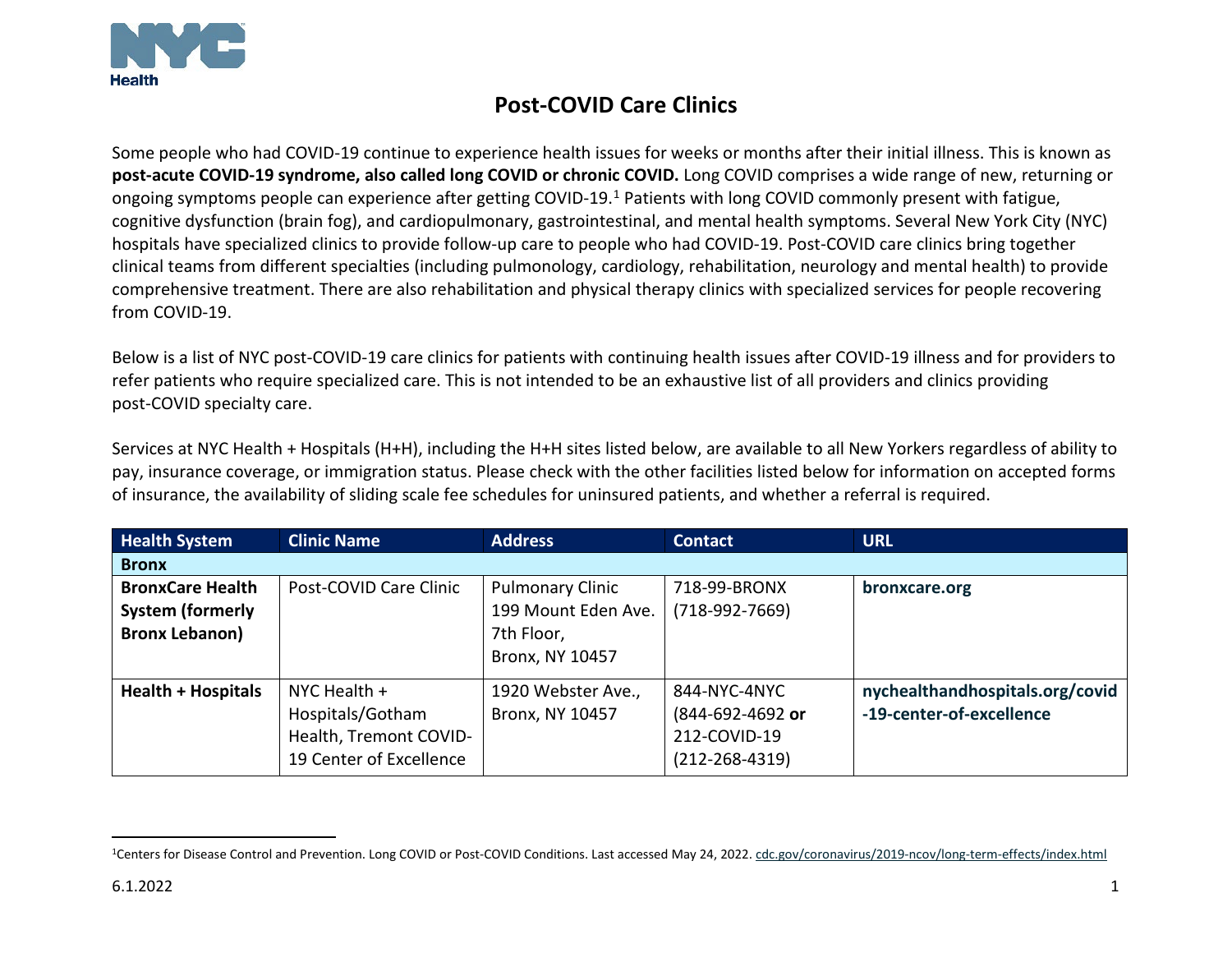| <b>Montefiore Health</b>  | <b>COVID-19 Recovery</b>     | <b>Medical Arts Pavilion</b> | 844-556-6683         | einsteinmed.edu/departments/    |
|---------------------------|------------------------------|------------------------------|----------------------|---------------------------------|
| <b>System</b>             | (CORE) Clinic                | 3400 Bainbridge Ave.         | Extension #36        | medicine/divisions/pulmonary-   |
|                           |                              | Second Fl.,                  |                      | medicine/CORE.aspx              |
|                           |                              | Bronx, NY 10467              |                      |                                 |
| <b>Brooklyn</b>           |                              |                              |                      |                                 |
| <b>Health + Hospitals</b> | NYC Health +                 | 815 Broadway                 | 844-NYC-4NYC         | nychealthandhospitals.org/covid |
|                           | Hospitals/Gotham             | Brooklyn, NY 11206           | (844-692-4692 or     | -19-center-of-excellence        |
|                           | Health, Broadway             |                              | 212-COVID-19         |                                 |
|                           | COVID-19 Center of           |                              | $(212 - 268 - 4319)$ |                                 |
|                           | Excellence                   |                              |                      |                                 |
| <b>Maimonides</b>         | Maimonides Center for        | 948 48th St.,                | 718-283-5815 or      | postcovidcarecenters.org        |
| <b>Medical Center</b>     | Post-COVID Care              | Brooklyn, NY 11219           | 718-283-8328         |                                 |
|                           | Shaknovich                   | 3209 Coney Island            | 718-635-5577         |                                 |
|                           | Cardiovascular Wellness      | Ave.,                        |                      |                                 |
|                           | Institute                    | Brooklyn, NY                 |                      |                                 |
|                           | Maimonides Children's        | 949 48th St.,                | 718-283-1244         |                                 |
|                           | <b>Hospital Post-COVID</b>   | Brooklyn, NY 11219           |                      |                                 |
|                           | <b>Recovery Program</b>      |                              |                      |                                 |
|                           | <b>Maimonides Center for</b> | 4813 Ninth Ave.,             | 718-283-5815         |                                 |
|                           | Post-COVID Care              | Brooklyn, NY 11206           |                      |                                 |
|                           |                              |                              |                      |                                 |
| <b>Queens</b>             |                              |                              |                      |                                 |
| <b>Health + Hospitals</b> | NYC Health $+$               | 37-50 72nd St.,              | 844-NYC-4NYC         | nychealthandhospitals.org/covid |
|                           | Hospitals/Gotham             | Jackson Heights, NY          | (844-692-4692 or     | -19-center-of-excellence        |
|                           | Health, Roosevelt            | 11372                        | 212-COVID-19         |                                 |
|                           | COVID-19 Center of           |                              | $(212 - 268 - 4319)$ |                                 |
|                           | Excellence                   |                              |                      |                                 |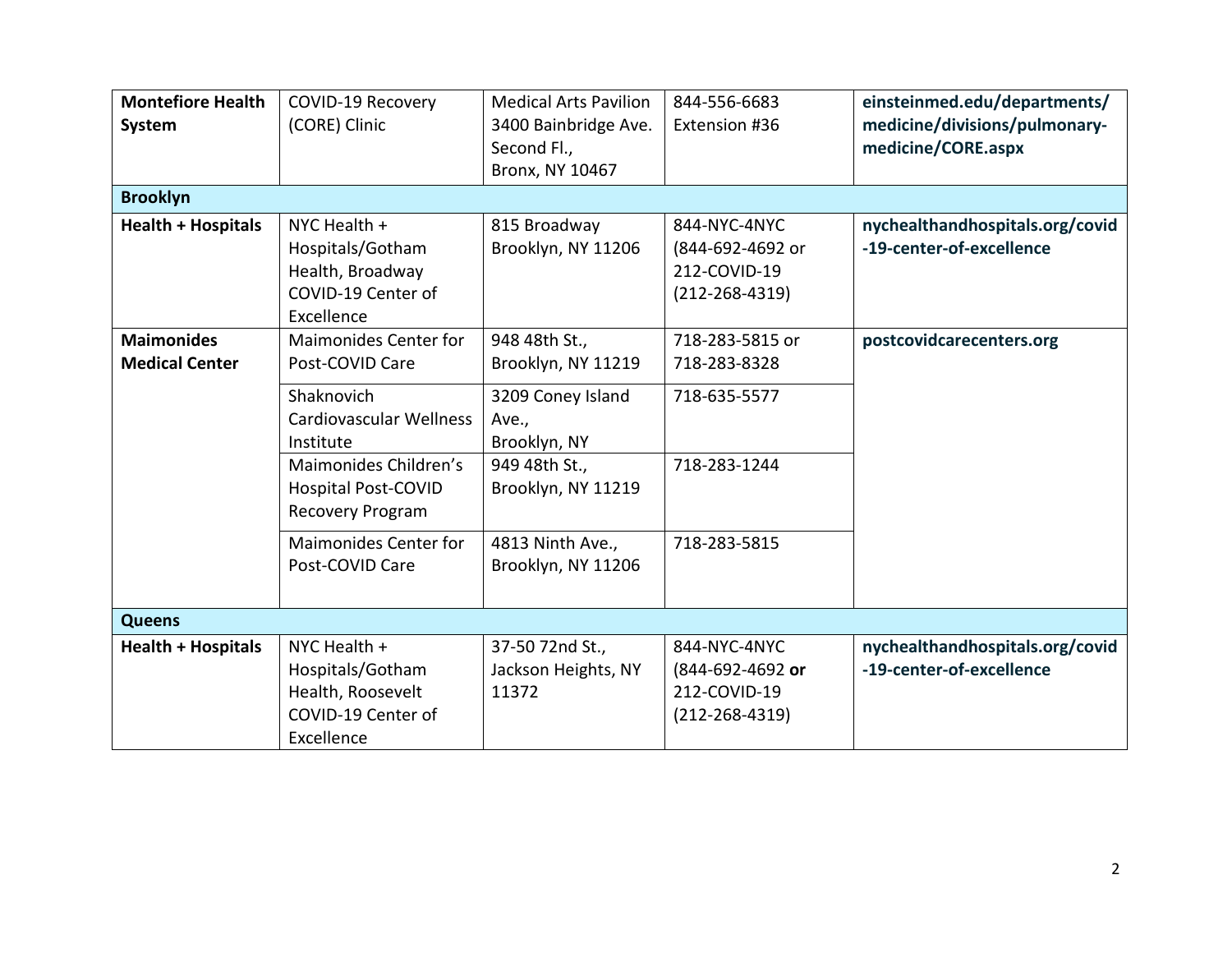| <b>Medisys Health</b><br>Network:<br>Jamaica/Flushing<br><b>Hospitals</b> | Post-COVID Care Center                                                          | MediSys-Hollis<br><b>Tudors Clinic</b><br>200-16 Hollis Ave.,<br>St. Albans, NY 11412      | 718-736-8204                                        | jamaicahospital.org/post-covid-<br>care-center<br>flushinghospital.org/clinical-<br>services/post-covid-care-center |
|---------------------------------------------------------------------------|---------------------------------------------------------------------------------|--------------------------------------------------------------------------------------------|-----------------------------------------------------|---------------------------------------------------------------------------------------------------------------------|
| <b>Northwell Health</b>                                                   | <b>COVID Ambulatory</b><br><b>Resource Support</b><br>(CARES)                   | Multiple locations<br>and virtual options                                                  | 855-5NWH-CARES<br>$(855 - 569 - 4227)$              | northwell.edu/coronavirus-<br>covid-19/cares-program                                                                |
| <b>Manhattan</b>                                                          |                                                                                 |                                                                                            |                                                     |                                                                                                                     |
| <b>Mount Sinai Health</b><br><b>System</b>                                | <b>Center for Post-COVID</b><br>Care                                            | <b>Mount Sinai-Union</b><br>Square<br>10 Union Square East<br>New York, NY 10003           | 212-844-6300                                        | mountsinai.org/about/covid19/c<br>enter-post-covid-care                                                             |
| <b>H&amp;D Physical</b><br><b>Therapy</b>                                 | <b>COVID Rehab Clinic at</b><br><b>H&amp;D Midtown</b>                          | 815 Second Ave.<br>#701<br>(at E. 43rd St),<br>New York, 10017                             | 212-921-0214<br>consult@covidpt.org                 | hdphysicaltherapy.com/post-<br>covid<br>pulmonarywellness.org/covid-<br>bootcamp                                    |
| <b>New York</b><br>Presbyterian<br><b>Health System</b>                   | <b>Weill Cornell Post-ICU</b><br>Recovery Clinic and<br><b>Pulmonary Clinic</b> | 425 E. 61st St.<br>11th Floor (post-<br>ICU)/Fourth Floor<br>(pulm),<br>New York, NY 10065 | 646-962-2333 (pulm)<br>rehab@med.cornell.e<br>du    | weillcornell.org/post-icu-<br>recovery-clinic<br>weillcornell.org/wcm-pulmonary                                     |
|                                                                           | <b>CUMC COVID-19</b><br><b>Rehabilitation Program</b>                           | 180 Fort Washington<br>Ave.<br>First Floor, Suite 199<br>New York, NY 10016                | 212-305-3535<br>rehabmed_help@cu<br>mc.columbia.edu | cumc.columbia.edu/rehab/patie<br>nt-resources/covid-19-<br>rehabilitation-program                                   |
| <b>NYU Langone</b><br><b>Health</b>                                       | Rusk Rehab at NYU<br>Langone Health                                             | 240 E. 38th St. 15th<br>Fl.,<br>New York, NY 10016                                         | 212-263-6037                                        | med.nyu.edu/rusk/rusk-rehab-<br>nyu-langone-health                                                                  |